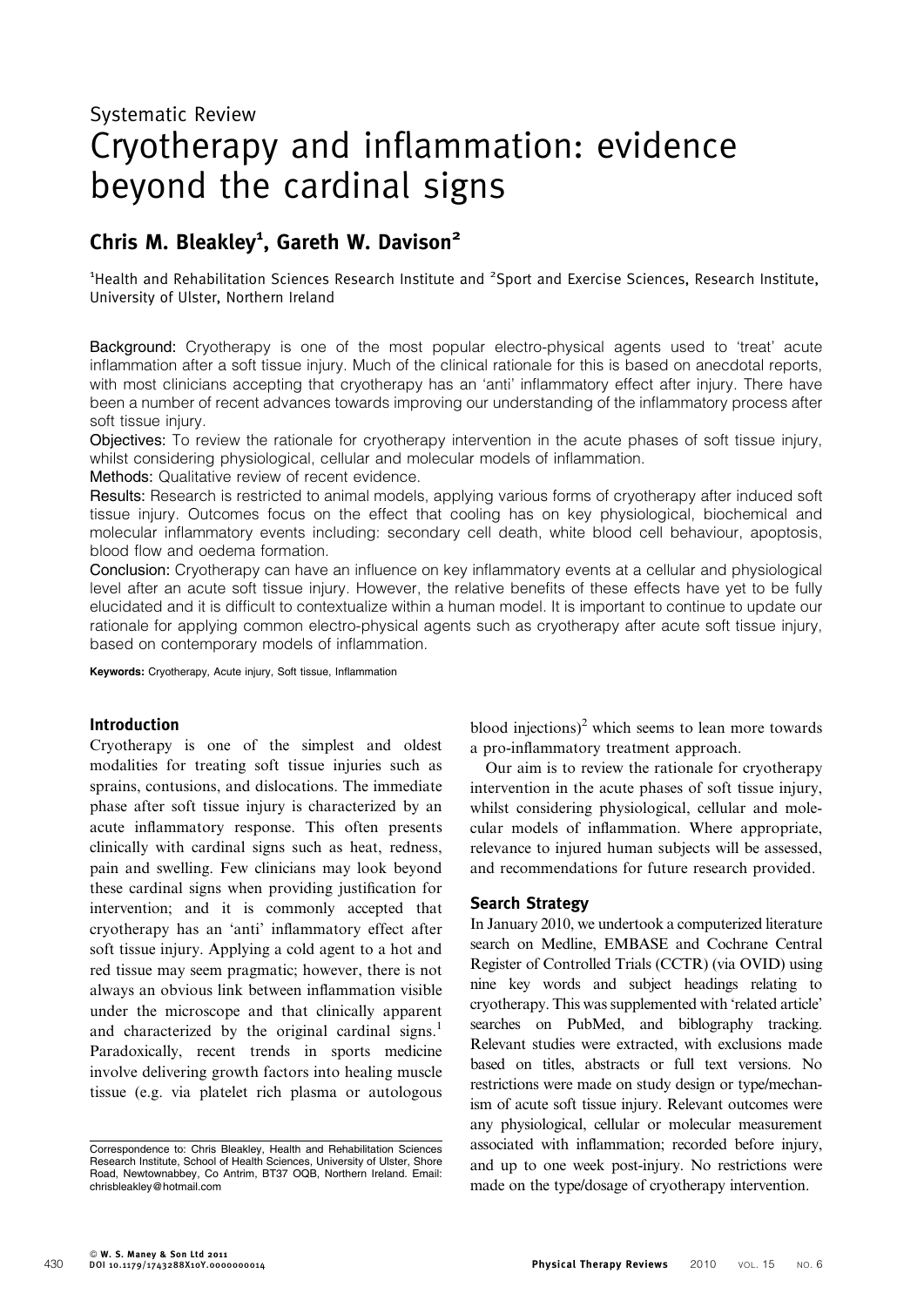Table 1 provides details of the cryotherapy interventions and reported outcomes across studies. Qualitative comparisons were made and results were grouped and discussed by outcome.

#### Secondary Cell Injury

Perhaps the most commonly cited rationale for applying ice after acute soft tissue injury relates to the 'secondary injury model'.<sup>3</sup> This is based on the premise that after an initial trauma (e.g. muscle strain or contusion), the patho-physiological events associated with acute inflammation can induce secondary damage to cells around the injury site. Of particular concern is that this can involve collateral damage to healthy cells not injured in the initial trauma. This phenomenon is known as secondary cell injury, and may be caused by both enzymatic and ischaemic mechanisms.<sup>4</sup> One of the most important cellular effects associated with cryotherapy is its potential to reduce the metabolic rate of tissue at, and surrounding the injury site. This reduction in metabolic demand may allow the cells to better tolerate the ischaemic environment in the immediate phases after injury thus minimizing the potential for secondary cell injury or death.

| Author                          | Details of cryotherapy<br>intervention                                                    | Directness of cooling                                                                                            | Time after injury<br>of ice initiation | Outcomes<br>(blinded assessor Y/N)                                 |
|---------------------------------|-------------------------------------------------------------------------------------------|------------------------------------------------------------------------------------------------------------------|----------------------------------------|--------------------------------------------------------------------|
| Osterman et al. <sup>5</sup>    | CWI (ice and isotonic<br>saline); duration up to<br>13 hours (until ATP<br>depletion)     | Amputated limb with<br>a single layer of<br>plastic wrap (mean<br>intramuscular<br>temperature: $1.2^{\circ}$ C) | Immediately post<br>amputation         | ATP/PCr<br>depletion (N)                                           |
| Sapega et al. <sup>6</sup>      | CWI (isotonic saline at<br>1, 10, 15 and 22°C);<br>duration 45 minutes, up to<br>13 hours | Amputated limb<br>with a single layer of<br>plastic wrap<br>(intramuscular temperature as<br>low as $0.5-1$ °C)  | Immediately post<br>amputation         | ATP/PCr depletion;<br>pH(M)                                        |
| Farry et al. <sup>17</sup>      | Crushed and compression,<br>20 minutes $\times$ 2                                         | Intact skin                                                                                                      | Immediate (likely)                     | IHA (Y)                                                            |
| Hurme et al. <sup>18</sup>      | Cold pack with<br>compression and elevation;<br>5 minutes every $14 \times 4$             | Intact skin (lowest<br>temperature recorded<br>in deep muscle: 20°C)                                             | Immediate                              | HA(Y)                                                              |
| Smith et al. <sup>22</sup>      | Ice cylinders;<br>20 minutes<br>every 6 hours $\times$ 3                                  | Intact unshaven skin                                                                                             | Immediate (likely)                     | Intravital microscopy<br>with MC (Y)<br>Laser Doppler<br>fluxmetry |
| Curl et al. <sup>29</sup>       | Ice cylinders;<br>20 minutes<br>every 6 hours for 2 days                                  | Intact skin                                                                                                      | 5 minutes                              | Intravital<br>microscopy<br>with MC<br>Laser fluxmetry (N)         |
| Dolan et al. <sup>30</sup>      | CWI in 12.8-15.6°C;<br>30 minutes $\times$ 4                                              | CWI to intact<br>shaved limbs                                                                                    | 5 minutes                              | Water<br>displacement (N)                                          |
| Merrick et al. <sup>7</sup>     | Ice pack with elastic tape;<br>5 hours                                                    | Unshaven intact skin                                                                                             | Immediate (likely)                     | Biochemical<br>assay (N)                                           |
| Westermann et al. <sup>13</sup> | Ice cold saline solution:<br>1 hour duration                                              | Through MC,<br>muscle surface<br>temperature<br>decreased to $10+2$ °C                                           | Immediate                              | Intravital<br>microscopy<br>with MC (N)                            |
| Deal et $al^{31}$               | Cylinder of ice to skin side<br>of MC; 20 minutes                                         | Unshaven intact skin                                                                                             | 15 minutes                             | Intravital<br>fluorescent<br>microscopy with<br>MC(N)              |
| Dolan et al. <sup>30</sup>      | CWI at $12.8^{\circ}$ C; 3 hours,<br>followed by 1 hour rest                              | CWI intact<br>shaven limbs                                                                                       | 5 minutes                              | Water<br>displacement (N)                                          |
| Lee et al. <sup>14</sup>        | Saline at 3°C; 10 minutes                                                                 | Cooling directly<br>onto exposed<br>muscle surface                                                               | 5 minutes                              | Intravital<br>microscopy (N)<br>Real time laser<br>scanning        |
| Schaser et al. <sup>15</sup>    | Saline at 8°C; 20 minutes                                                                 | Direct to surgically<br>exposed muscle<br>(muscle surface<br>temperature<br>cooled to $10^{\circ}$ C)            | Immediate (likely)                     | Intravital<br>microscopy<br>IHA (Y)                                |
| Schaser et al. <sup>16</sup>    | Saline at 8°C; 6 hours                                                                    | Shaven intact skin<br>(muscle surface<br>temperature<br>cooled to 10°C)                                          | Immediate (likely)                     | Intravital microscopy<br>IHA (Y)                                   |

Table 1 Details of cryotherapy intervention and reported outcomes

Note: CWI, cold water immersion; IHA, immunohistological analysis; MC, microvascular chamber; ATP, adenosine triphosphate; PCr, phosphocreatine.

Immediate (likely): although not stated specifically, it was likely based on the experimental set-up.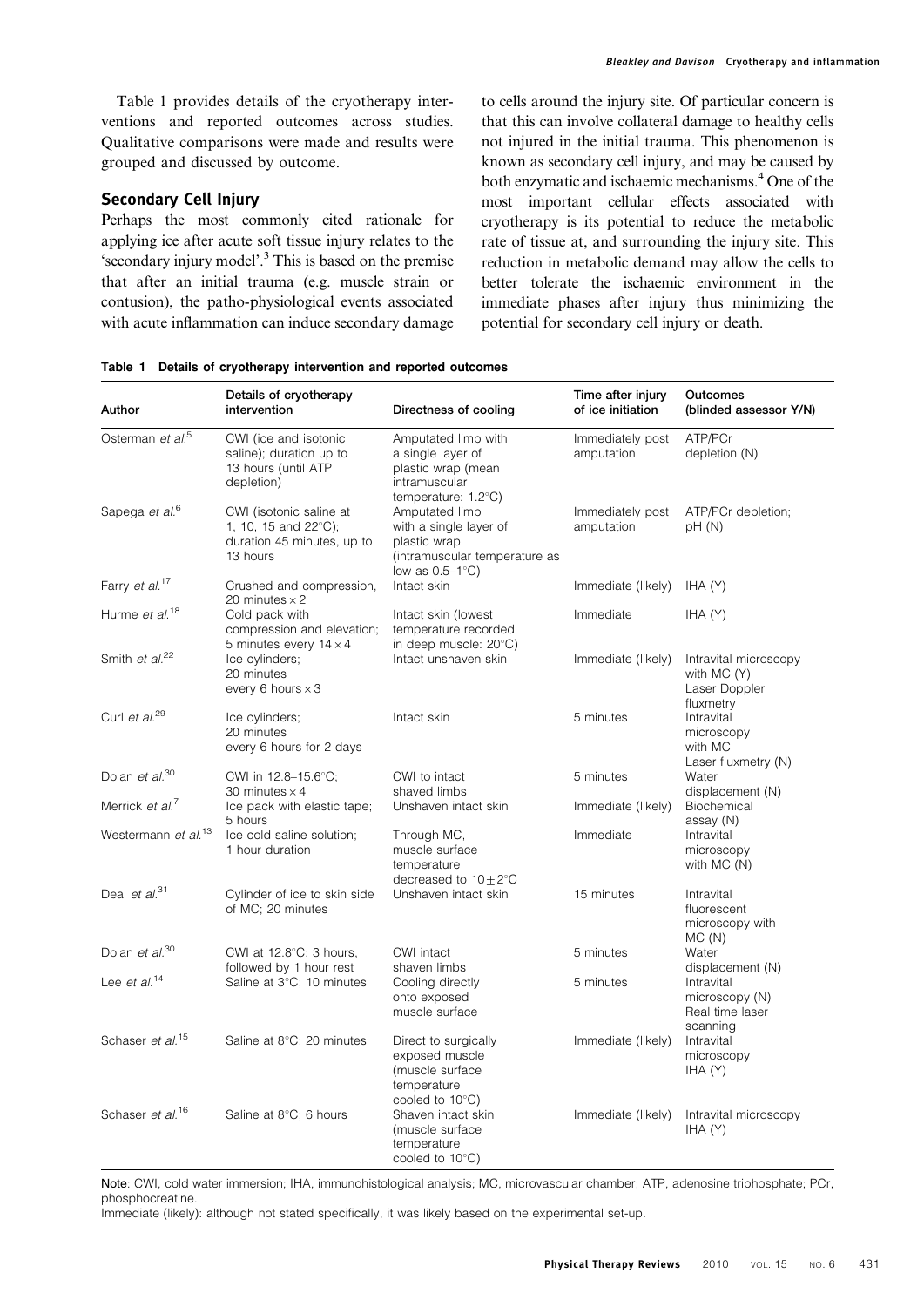Evidence to support secondary injury theory is based largely on studies of limb preservation. Sapega and colleagues<sup>5,6</sup> used phosphorous-31 nuclear magnetic resonance imaging to monitor cellular metabolism in ischaemic (amputated) cat limbs, stored for up to 10 hours, at a range of temperatures between 22 and  $1^{\circ}$ C. Limbs were removed at hourly intervals for rescanning; overall, results showed that muscle cells survived better at lower muscle temperatures. This was exemplified by lower levels of adenosine triphosphate (ATP) and phosphocreatine depletion, and lower levels of acidosis, during the period of ischaemia. Of note, these effects appeared to be reversed at more extreme muscle temperatures reductions below  $5^{\circ}$ C. This was attributed to extreme temperature reductions causing inhibition of the calcium pump of the muscle's sarcoplasmic reticulum.<sup>6</sup>

In a more recent and related study, Merrick and colleagues<sup>7</sup> tried to quantify the effect of cryotherapy on mitochondrial function after injury. Specifically they measured the activity of the mitochondrial enzyme, cytochrome c oxidase, after experimental crush injury; comparing outcomes in cold treated and untreated muscle tissue. Fitting with the 'secondary injury model', 5 hours of continuous cooling with a crushed ice pack inhibited the loss of mitochondrial oxidative function after injury when compared to the untreated controls. Although the model used by Merrick *et al.*<sup>7</sup> is not directly determining the effects of cryotherapy on the inflammatory process or muscle injury per se, it is the first study to have taken a novel approach to indirectly assess the effects of secondary generated free radicals, and their possible interference with enzymes controlling oxidative phosphorylation (cytochrome c oxidase) and thus ATP production after injury.

#### White Blood Cells (WBCs)

When muscle or joint injury occurs, phagocytic white cells, such as neutrophils, monocytes, eosinophils ad macrophages become activated and dominate the inflammatory response in the early stages. Although these cells have a critical role in healing through their removal of necrotic debris and release of cytokines;<sup>8</sup> they can also have a negative effect on soft tissue healing after injury.<sup>8,9</sup> For example, white cell activation results in a series of reactions termed the 'respiratory burst'.<sup>10</sup> These reactions are a source of reactive oxygen species (ROS) such as superoxide  $(O_2^-)$ , hydrogen peroxide  $(H_2O_2)$  and hydroxyl  $(OH^*)$ ; and hypochlorous acid (HOC1) which is a powerful antibacterial agent. In certain circumstances the production of ROS and antibacterial agents are important immune defense mechanisms; however, they can also be a potentially dangerous mechanism if inappropriately activated. For example, overproduction of ROS may cause unwanted collateral damage to adjacent tissues and surrounding molecules. $^{11}$  This may be particularly likely in the event of a closed soft tissue injury such as an ankle sprain, which is not associated with bacteria or infection. Indeed, there is evidence that blocking the respiratory burst, using anti-CD11b antibody (M1/70), produces a three-fold reduction in myofibre damage in an animal model at 24 hours post-injury. $12$ 

Interestingly, a number of animal models have studied the effect that crotherapy has on WBC behaviour after soft tissue injury. A popular approach has been to use fluorescent intravital microscopy $13-16$  to observe the effect that ice has on leukocyte activity within the microvasculature. These studies found a clear trend that icing significantly lowered the percentage of both adherent and rolling neutrophils after injury, in comparison to injured untreated tissue. This finding was consistent over the first 24 hours after injury.<sup>13–16</sup>

Other animal models<sup>7,15–18</sup> have undertaken histological analysis on excised tissue after soft tissue injury. In each case, various staining techniques were used to identify leukocyte sub-types at the injury site. Again each study made comparisons between ice treated, and untreated injured tissue samples. Using an injured ligament model and assessor blinding, Farry *et al.*<sup>17</sup> found that ice treated groups had lower levels of WBCs (polymorphs, lymphocytes and plasma cells) at 48 hours, in comparison to injured contra-lateral untreated limbs. Hurme et  $al$ , <sup>18</sup> who also used blinded outcome analysis, found that at various time points post-injury, the ice treated animal tissue had lower levels of erythrocytes (1 hour), neutrophils (6 hours) and macrophages (at 24 hours) in comparison to the untreated control limbs. Although Schaser et  $al^{15}$  also found cooling decreased neutrophilic granulocyte muscle infiltration, in comparison to control muscle, there were higher levels of macrophages. In a follow-up study<sup>16</sup> using longer periods of cooling (5 hours), tissue analysis at 24 hours post trauma also found lower levels of neutrophilic granulocytes in the cold treated muscle.

Although the examination of adherent and rolling neutrophils following injury and cryotherapy may, in some instances, be beneficial, these models must be developed if we are to further our understanding in this area. It may be more relevant for future research to quantify the amount of direct neutrophil activation that occurs following injury. This approach may allow for estimation as to how much secondary cell and surrounding tissue damage and inflammation will likely occur. A popular marker that is commonly used to determine neutrophil activation is myeloperoxidase.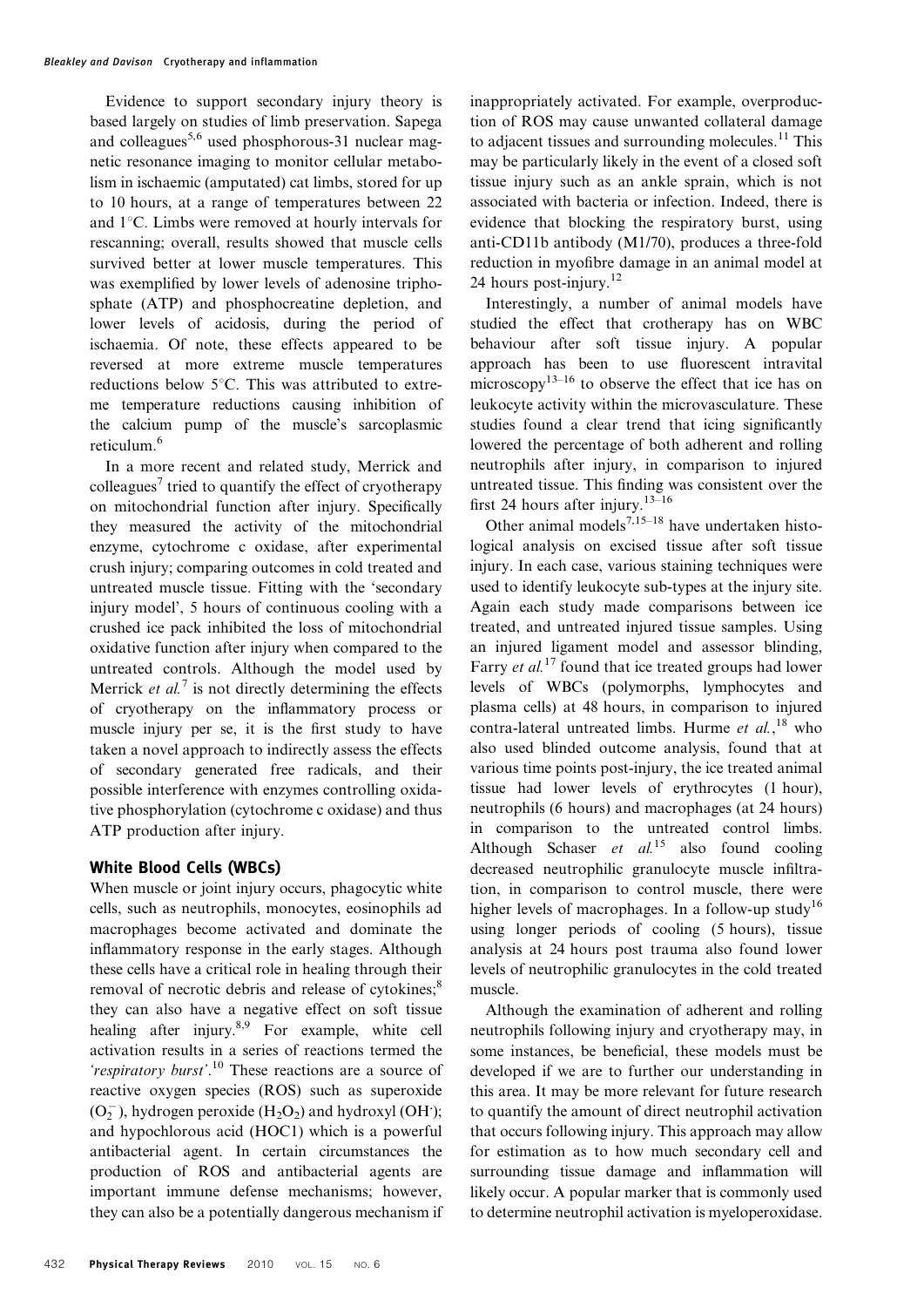# Apoptosis

Apoptosis is a programmed cell death. It is characterized by a cascade of biochemical events cumulating in altered cell morphology and eventual cell death. Although apoptosis is the normal means by which cells die at the end of their life span, its incidence may be affected by soft tissue injury. Higher numbers of apoptotic cells have been recorded around the edges of rotator cuff tears when compared to un-injured control muscles. $^{20}$  The reasons for this increase have not yet been fully elucidated; however, the accumulation of reactive oxygen species in injured tissue (oxidative stress) could again play a significant role.<sup>21</sup> Cell survival requires multiple factors, including appropriate proportions of molecular oxygen and various antioxidants. Although most oxidative insults can be overcome by the cell's natural defenses, sustained perturbation of this balance may result in apoptotic cell death.

There is limited evidence from animal models that cryotherapy can reduce the incidence of apoptosis after injury. Westermann et  $al$ .<sup>13</sup> found that after chemically induced inflammation, the number of apoptotic muscle cells (quantified by the number with nuclear condensation and fragmentation) was significantly higher in untreated controls, when compared to the cryotherapy group (muscle surface cooled to  $10^{\circ}$ C). This is an interesting finding as reduced levels of apoptosis may again represent a protective effect of cryotherapy after soft tissue injury. We can only postulate as to the reasons for this finding; however, this may be further evidence that cryotherapy can reduce inflammation and decrease secondary free radical production (from the respiratory burst), thereby causing less interference with important proteins and other cell metabolites that control apoptosis.

# Blood Flow and Oedema

Acute soft tissue injury incurs a multitude of changes to the microvasculature. These include: increased vessel diameter;16,22 increased cell permeability and macromolecular leakage into the injured tissue; $^{16}$  and decreased tissue perfusion.<sup>13,15,16</sup> Paradoxically, there is clear evidence that ice has a vasocontrictive response in human tissue based on impedance plethysmography outcomes.<sup>23,24</sup> Recent studies<sup>25–28</sup> also confirm that topical cooling has a similar effect on deep tissue haemodynamics, causing significant reductions in capillary blood flow, with facilitated venous capillary outflow in healthy humans. It is important to consider if cryotherapy can reverse the effects that soft tissue injury has on tissue haemodynamics using injured models. Again much of the evidence in this area is based on animal models.

Using intravital microscopy, some studies found that ice application did not significantly change capillary diameter,<sup>15,16</sup> arteriole diameter,<sup>15,22,29</sup> or capillary velocity after injury.15,16 In contrast, others found that ice either significantly increased<sup>15</sup> or  $decreased<sup>13</sup>$  arteriole diameter after injury.

There may be clearer patterns associated with venular diameters. Three studies<sup>14–16</sup> reported smaller venular diameters in ice treated groups in comparison to injured (untreated) controls when measured at both the initial stages<sup>14,15</sup> and at 24 hours<sup>16</sup> postinjury. In two of these studies,  $14,16$  the differences were significant, and in one case, venular diameter in the cold group had returned to pre-injury levels.<sup>16</sup> Although this trend is supported with evidence that iced tissue also had higher levels of venular blood flow velocity in comparison to controls in the immediate stages post-injury,  $13-15$  this trend was reversed at 24 hours post-injury.

There is also conflicting evidence on the effect that cryotherapy has on tissue perfusion post-injury. Using fluorescent microscopic assessment of the functional capillary density (length of erythrocyteperfused capillaries per observation area), three studies<sup>13,15,16</sup> found that ice application significantly increases tissue perfusion after injury, in comparison to untreated injured controls. Again, in two cases,15,16 perfusion was restored to pre-injury levels. In contrast, based on laser Doppler imaging after injury, Curl et  $al^{29}$  found that cooling had little effect on microvascular perfusion.

Using a related outcome measurement, Schaser and colleagues<sup>15,16</sup> monitored intramuscular pressures in rat limbs after soft tissue injury, randomizing limbs to receive either cold saline, or no intervention. Lower intramuscular pressures [17.7 mm Hg (SD: 4.7)] were recorded at 1.5 hours post-injury in the cooling group (treated with 20 minutes of saline cooling), when compared to untreated controls [19.2 mm Hg (SD: 3.1)]. Their follow-up study also found that longer periods of muscle cooling (5 hours) was associated with lower intramuscular pressures<sup>18</sup> (95% CI: 5.5 mm Hg) in comparison to untreated controls [26 (95% CI: 1.9 mm Hg)], at 24 hours post-injury.

# Limitation and Future Study

There are a number of shortcomings associated with the current evidence base, particularly when we try to relate these findings to the injured human subject. Primarily, much of the research relies on animal models, applying various forms of cryotherapy after an induced 'crush type' soft tissue injury. Furthermore,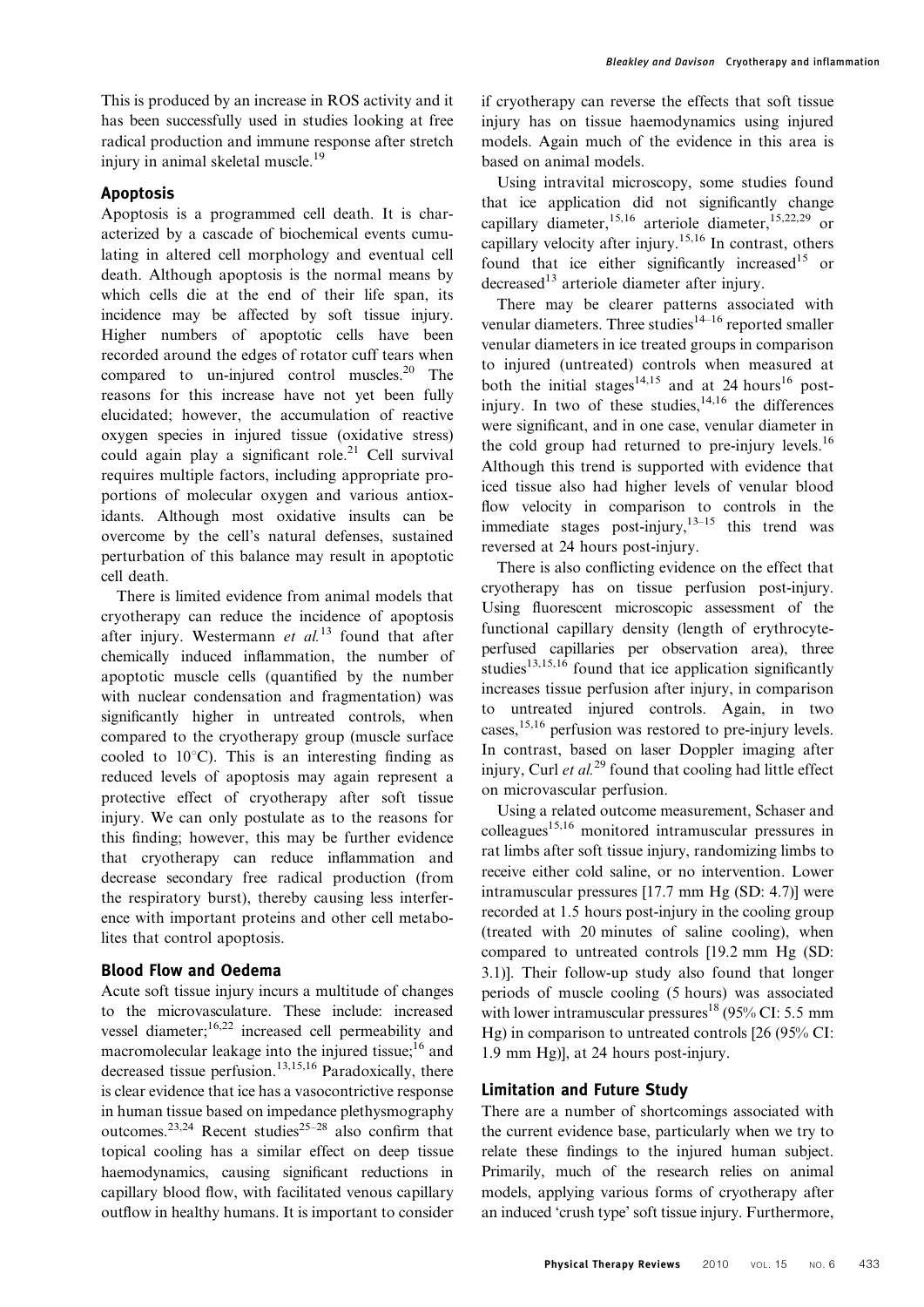in the majority of cases, the severity of the injury was controlled to avoid excessive haemorrhage or damage to major blood vessels,  $14,22,30,31$  and is therefore not applicable to more serious soft tissue injuries presenting clinically. Similarly, the majority of studies have used a muscle contusion model, which on a mechanical, anatomical and pathological level, is different to a stretch type muscle injury or a ligament sprain.

The use of amputated or excised tissues samples has obvious drawbacks, when compared to models using perfused tissue. We must also consider that many of the *in vivo* models in this area used heavy anaesthesia on the animals throughout the experiment. Anaesthesia can alter tissue perfusion by as much as  $38\%$ , <sup>22</sup> which could clearly confound findings in an inflammatory study. Furthermore, an induced injury on an anaesthetized animal means that the muscle will be in a relaxed state. If the muscle is contracted at the time of contusion injury, which is usually the case in the sporting environment, we might expect a significantly different impact response and force displacement.<sup>32,33</sup>

It is clear that cryotherapy can have an effect on key inflammatory events at a cellular and physiological level. However, the relative benefits of these effects have yet to be fully elucidated and it is currently difficult to contextualize within a clinical model. Most of the work completed to date has focused on the animal model, perhaps due to its relative ease with regard to obtaining tissue. We must consider that the temperature reductions reported in animal tissues are extremely low (intra-muscular temperatures of  $1-10^{\circ}$ C), and usually obtained within 15 minutes of injury. These tissue temperatures are not only difficult to replicate in a human model, but practically, cooling is usually initiated hours or days after injury, particularly within randomized controlled studies. Notwithstanding this, there needs be more emphasis placed on the effects of cryotherapy on inflammation and muscle injury using a human approach and model. Much work needs to be done using an array of peripheral and muscle specific markers to determine and quantify the inflammatory process per se. Considerable new information and knowledge within cryotherapy may be obtained by directly examining inflammatory related markers such as high sensitive C-reactive protein, tumour necrosis factor alpha, nuclear factor kappa B and interleukin molecules such as interleukin-6. Investigators should also be encouraged to examine markers of cellular oxidative stress in order to determine the relationship between primary and secondary free radical production (caused by soft tissue injury) and inflammation with and without cryotherapy application.

Considerations must also be given to the type of soft tissue affected. Muscle, ligaments and tendon tissue may also have different levels of tolerance when faced with post-injury ischaemia, and some may be more at risk of secondary cell injury and collateral damage. We must also clarify whether the potential benefits of cryotherapy are restricted to reducing or preventing secondary injury in cells not initially damaged by primary trauma, or if they could also target retardation of primary injury progression, i.e. rescuing cells that were involved in primary injury but not initially destroyed.<sup>4</sup> This could also have considerable implications for clinical management of soft tissue injury.

#### References

- 1 Scott A, Khan KM, Roberts CR, Cook JL, Duronio V. What do we mean by the term 'inflammation'? A contemporary basic science update for sports medicine. Br J Sports Med  $2004;38(3):372-80.$
- 2 Creaney L, Hamilton B. Growth factor delivery methods in the management of sports injuries: the state of play. Br J Sports Med 2008;42(5):314–20.
- 3 Knight KL. Cryotherapy in sports injury management. Champaign, IL: Human Kinetics; 1995. p. 3–98.
- 4 Merrick MA. Secondary injury after musculoskeletal trauma: a review and update. J Athl Train 2002;37(2):209–17.
- 5 Osterman AL, Heppenstall RB, Sapega AA, Katz M, Chance B, Sokolow D. Muscle ischaemia and hypothermia: a bioenergetic study using 31Phosphorous Nuclear Magnetic Resonance Spectroscopy. J Trauma 1984;24(9):811–7.
- 6 Sapega AA, Heppenstall RB, Sokolow DP, Graham TJ, Maris JM, Ghosh AK, et al. The bioenergetics of preservation of limbs before replantation. The rationale for intermediate hypothermia. J Bone Joint Surg Am 1988;70(10):1500–13.
- 7 Merrick MA, Rankin JM, Andres FA, Hinman CL. A preliminary examination of cryotherapy and secondary injury in skeletal muscle. Med Sci Sports Exerc 1999;31:1516–21.
- 8 Tidball JG. Inflammatory processes in muscle injury and repair. Am J Physiol Regul Integr Comp Physiol 2005;288(2):R345–53.
- 9 Toumi H, Best TM. The inflammatory response: friend or foe for muscle injury? Br J Sports Med  $2003;37(4):284-6$ .
- 10 Blake DR, Allen RE, Lunec J. Free radicals in biological systems – a review orientated to inflammatory processes. Br Med Bull 1987;43(2):371–85.
- 11 Martinez-Cayuela M. Oxygen free radicals and human disease. Biochimie 1995;77(3):147–61.
- 12 Brickson S, Ji LL, Schell K, Olabisi R, St Pierre Schneider B, Best TM. M1/70 attenuates blood-borne neutrophil oxidants, activation and myofiber damage following stretch injury. J Appl Physiol 2003;95(3):969–76.
- 13 Westermann S, Vollmar B, Thorlacius H, Menger MD. Surface cooling inhibits tumor necrosis factor-a-induced microvascular perfusion failure, leukocyte adhesion, and apoptosis in the striated muscle. Surgery 1999;126:881–9.
- 14 Lee H, Natsui H, Akimoto T, Yanagi K, Ohshima N, Kono I. Effects of cryotherapy after contusion using real-time intravital microscopy. Med Sci Sports Exerc 2005:37(7):1093-8.
- 15 Schaser KD, Stover JF, Melcher I, Lauffer A, Haas NP, Bail HJ, et al. Local cooling restores microcirculatory hemodynamics after closed soft-tissue trauma in rats. J Trauma 2006;61:642–9.
- 16 Schaser KD, Disch AC, Stover JF, Lauffer A, Bail HJ, Mittlmeier T. Prolonged superficial local cryotherapy attenuates microcirculatory impairment, regional inflammation, and muscle necrosis after closed soft tissue injury in rats. Am J Sports Med 2007;35(1):93–102.
- 17 Farry PJ, Prentice NG, Hunter AC, Wakelin CA. Ice treatment of injured ligaments: an experimental model. N Z Med J 1980;91(651):12–4.
- 18 Hurme T, Rantanen J, Kalimo H. Effects of early cryotherapy in experimental skeletal muscle injury. Scand Med Sci Sports 1993;3:46–51.